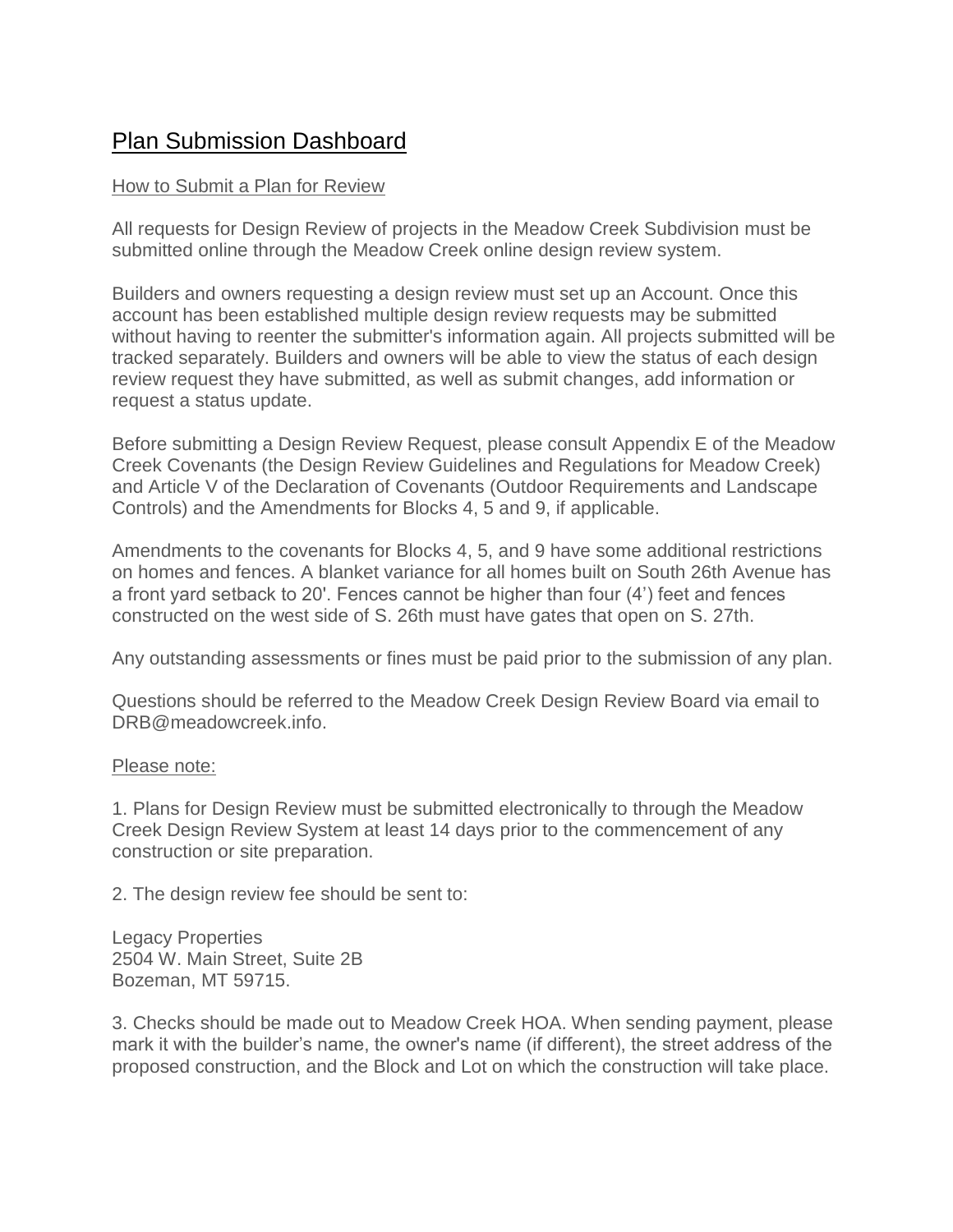## Design Review Fee Schedule:

• Single Family Dwelling or additions to dwellings - \$450.00 (includes landscape and fence review if submitted with the initial plan\*)

• Multi Family Unit Reviews

Duplex - \$650.00\*

Tri-plex - \$850.00\*

Four-plex \$1,050.00\*

• Builder Performance Escrow Deposit - \$1,000 (Required after plan approval and prior to the commencement of any work. The Deposit will be returned once a project is completed –including landscaping –and a Certificate of Occupancy is issued from the Meadow Creek Design Review Board. Applicant should notify the DRB through this site when project is fully completed. When project is completed per approved, submitted plans, a CO will be issued and escrow deposit will be returned.)

- Landscaping stand alone review \$50.00
- Fencing stand alone review \$50.00

Fees for other reviews to be determined as requests are submitted

Please note: Additional fees may be charged if the review is complex, the documentation submitted is not complete or other circumstances require that an inordinate amount of time be spent on the review.

4. Reviews are required for any construction, reconstruction, alteration, remodeling, landscaping, fence, wall or other improvement to be placed, constructed, erected, repaired, restored, reconstructed, altered, remodeled, added to or maintained on any Lot. Building drawings, plans and such other information as the DRB may reasonably require, including without being limited to, colors, building materials, plans and elevations, must be submitted and approved prior to commencing any construction.

5. No occupancy of the project shall take place prior to the issuance of Meadow Creek Certificate of Occupancy. A CO can be requested through the Design Review Website by submitting an update request on the builder's design review file.

6. Complete fencing plans must be approved prior to the construction of any fences. Please refer to fencing guidelines.

7. Builders are responsible for keeping construction sites clean and free of litter and